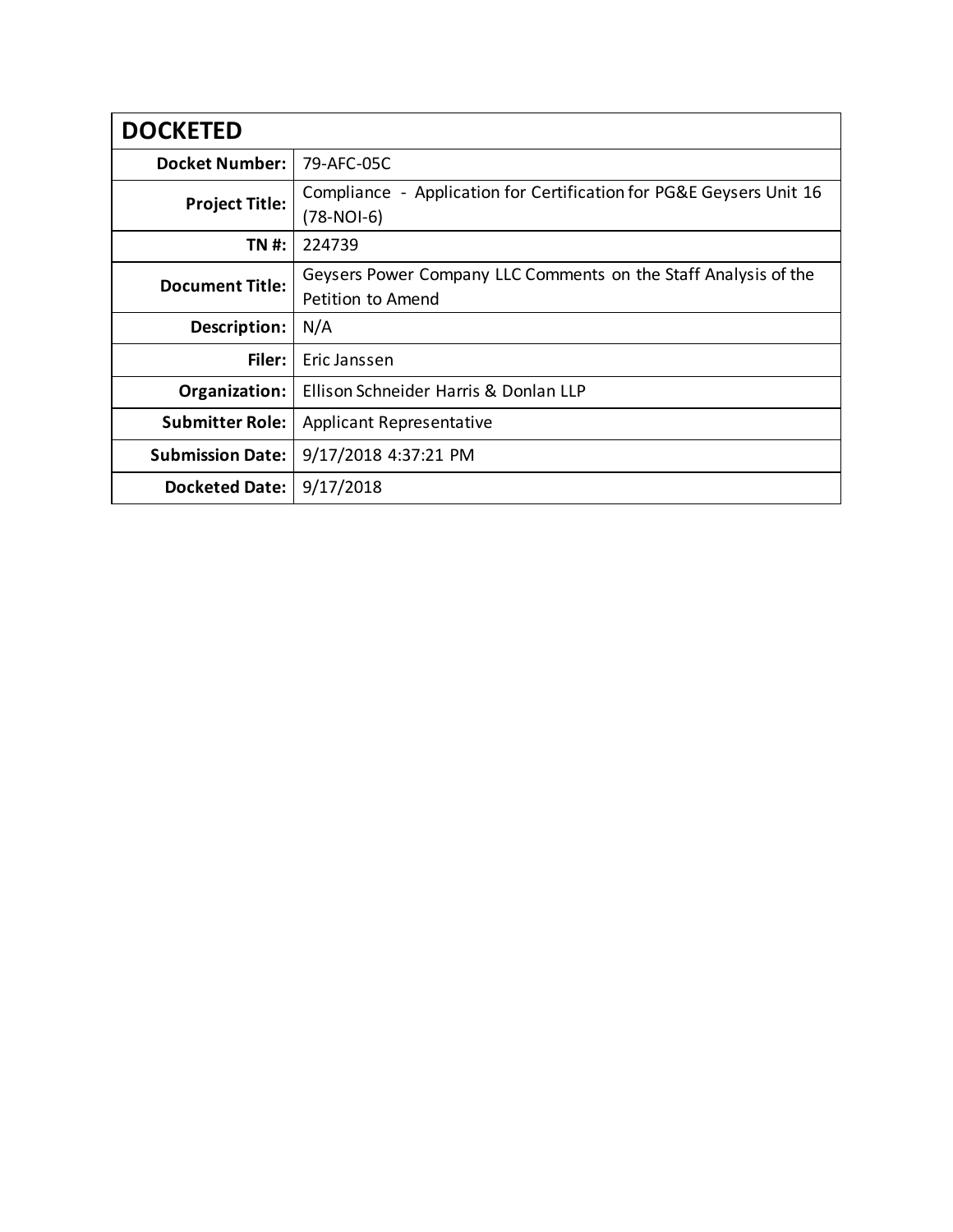

September 17, 2018

Keith Winstead Compliance Project Manager California Energy Commission 1516 Ninth Street Sacramento, CA 95814-5512

RE: Quicksilver (79-AFC-05C) Socrates (79-AFC-03C) Grant (82-AFC-01C): Comments on the *Staff Analysis of the Petition to Amend-Permanent Diesel Pump for Cooling Tower Wetting System*

Dear Mr. Winstead:

On behalf of the GPC Quicksilver Power Plant (79-AFC-05C; "Quicksilver"), GPC Socrates Power Plant (79-AFC-03C; "Socrates"), and GPC Grant Power Plant (82-AFC-01C; "Grant") (collectively, the "Geysers Units"), Geysers Power Company, LLC ("Project Owner") hereby submits these comments on the Staff analysis<sup>1</sup> for the Geysers Units' *Consolidated Petition for* Staff *Approved Modifications*.<sup>2</sup> As explained below, the Project Owner has two primary comments on the Staff analysis: (1) to make the Commission and local district permits consistent, the Commission should adopt a condition that incorporates by reference the approvals issued by the local air district into the facility's certification and (2) the Commission should adopt the Project Owner's proposed WORKER SAFETY-1 condition.

### **I. BACKGROUND**

1

The Project Owner submitted the *Consolidated Petition* on January 23, 2018 seeking Staff approval for the addition of a permanent emergency standby wet down pump diesel drive engine. The wet down pump would provide continued wet down of each facilities' cooling tower in the event that an approaching wildfire necessitated evacuation of plant personnel from the facility site. The permanent wet down pumps would replace the temporary portable emergency diesel engines currently in use at the Geysers Units. As part of the *Consolidated Petition*, the Project Owner requested that the provisions of the Authority to Construct ("ATC") for each facility be incorporated into the Commission's Final Decisions for the various Geysers Units. The Northern Sonoma County Air Pollution Control District ("NSCAPCD") issued the ATCs for Socrates and Grant. The Lake County Air Quality Management District ("LCAQMD") issued the ATC for Quicksilver.

<sup>&</sup>lt;sup>1</sup> The Staff analysis was filed separately in each of the three instant dockets as follows: Quicksilver (79-AFC-05C)

<sup>–</sup> TN# 224576; Socrates (79-AFC-03C) – TN# 224577; Grant (82-AFC-01C) – TN#: 224578.

<sup>2</sup> TN# 222333 (79-AFC-05C), TN# 222334 (79-AFC-03C), TN#: 222335 (82-AFC-01C).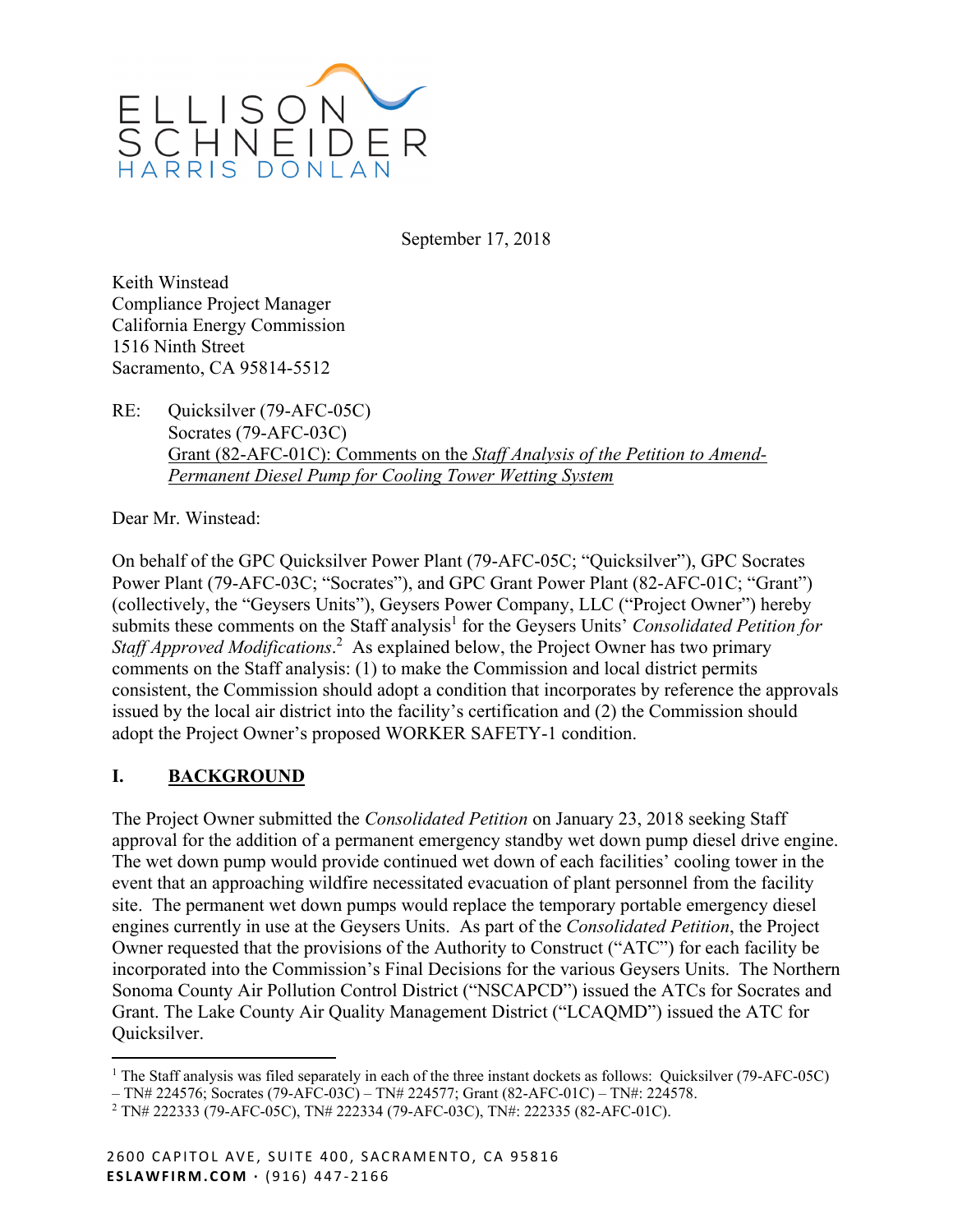### **II. COMMENTS ON STAFF'S AIR QUALITY ANALYSIS**

The Project Owner does not have specific comments on Staff's Air Quality analysis, but notes that a global correction is needed in the "Analysis" section for each Geysers Unit. Staff's analysis states that the emergency standby wet-down pumps are "proposed to provide emergency suppression water pumping" for the respective Geysers Units. $3$  This is incorrect. As otherwise noted throughout Staff's analysis and as described in the *Consolidated Petition*, the wet-down pump will support the cooling wet down systems, which are intended to be preventative fire measures, rather than act as a fire suppression system.

With respect to Staff's proposed Air Quality conditions of certification, the Project Owner has the following concerns. First, the Project Owner is concerned that Staff proposes new Air Quality Conditions of Certification that are not the subject of or related to the modification proposed in the *Consolidated Petition*, and are not required by any law, ordinance, regulation, or standard, or to mitigate any potential environmental impacts. Notwithstanding this concern, because the modifications proposed in the *Consolidated Petition* are vital to the Geysers Units, the Project Owner does not object to Staff's proposed conditions AQ-SC1 through AQ-SC3 for the Geysers Units. However, the Project Owner recommends revisions to clarify the reporting requirements. These recommended revisions are set forth in Attachment A to these comments. Second, the Project Owner is concerned that in some cases, Staff's proposed Conditions of Certification change language contained in the local air district's permit. The Project Owner is also concerned that the proposed language changes are confusing, and would make compliance more difficult. The Project Owner objects to all of Staff's recommended conditions of certification that are intended to incorporate the provisions of the local air district permit. The Project Owner recommends that instead of making changes to the local air district's condition language for the purposes of inclusion into the Commission's Final Decision, the Commission should instead adopt a condition that incorporates by reference all provisions of the local air district's permit. This would be far more efficient, and less of an administrative burden to manage current and future compliance. Therefore, the Project Owner objects to Staff's proposed conditions of certification, as drafted, and recommends that the Commission instead adopt the Project Owner's proposed revisions to AQ-SC1, which is set forth in Attachment A to these comments.

With respect to Staff's proposal to delete obsolete Air Quality conditions of certification and provisions from the certifications for each Geysers Unit, the Project Owner agrees with this proposal and recommends that the Commission approve the removal of all existing Air Quality conditions. Adoption of the Project Owner's proposed Air Quality conditions of certification, as set forth in Attachment A, and removal of obsolete conditions will benefit all parties by streamlining compliance.

 $\overline{a}$ 3 See, Staff's Analysis, pp. 9, 46, 124.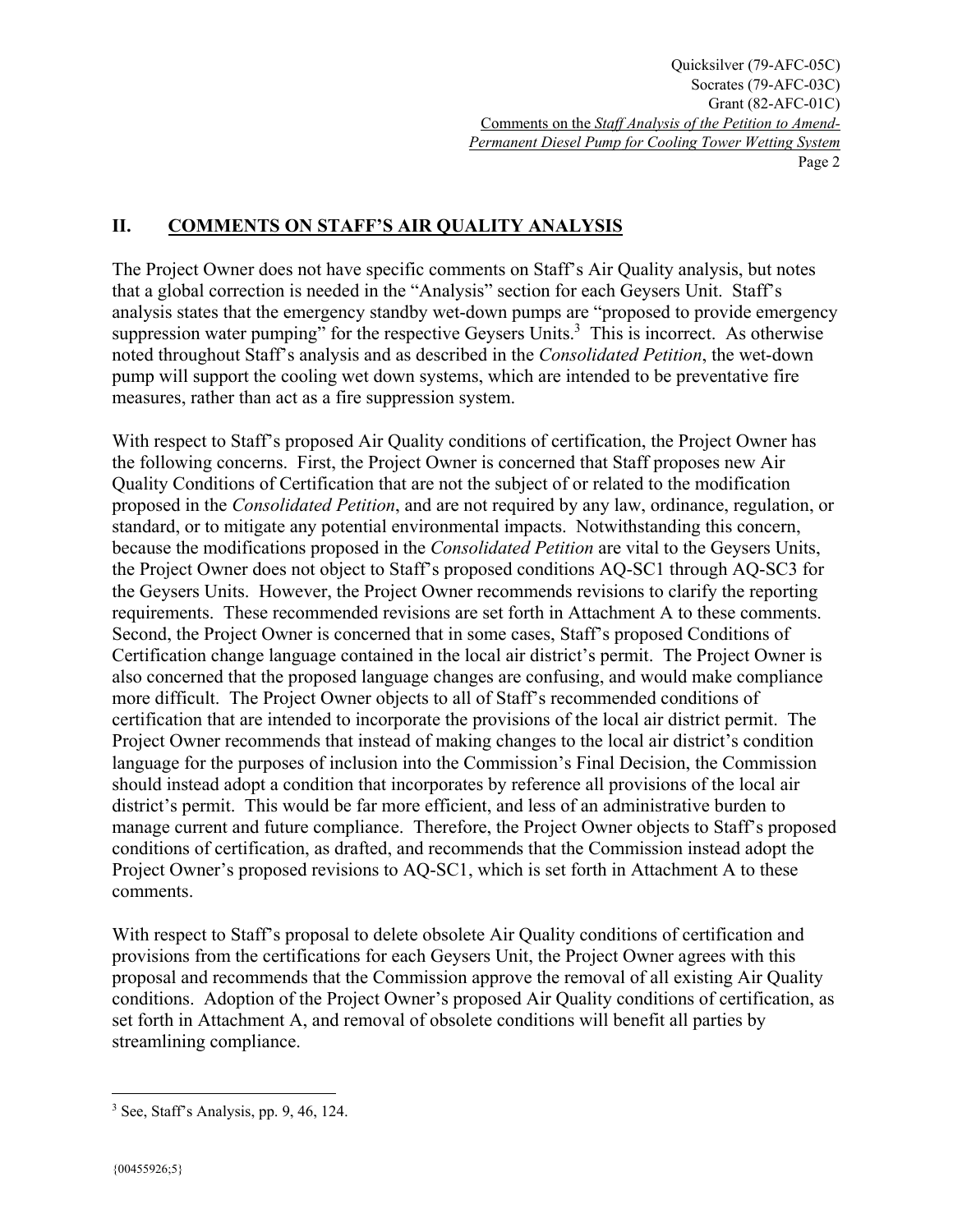### **III. COMMENTS ON STAFF'S WORKER SAFETY ANALYSIS**

The Project Owner has the following comments with respect to Staff's Worker Safety Analysis. Each of the Geysers Units were designed and constructed in accordance with the laws, ordinances, regulations, and standards ("LORS") in effect at the time the Application for Certifications were approved. For Quicksilver and Socrates, the Commission's Final Decisions provided for application of the 1976 Uniform Building Code, with certain exceptions. For Grant, the Commission's Final Decision provided for application of the 1982 Uniform Building Code. The Final Decisions for the Geysers Units also contained specific provisions relating to the design of the cooling tower wet-down system, which required the project owners to propose a specific design for the cooling towers, within specific parameters, for approval by the Commission. The existing cooling tower wet-down system for each facility was approved by the Commission, including, for example, approval of like-kind replacement of the existing systems at Grant, Quicksilver, and Socrates in 2015.<sup>4</sup>

The Project Owner is in the process of assessing the fire protection systems for the Geysers Units. The proposed WORKER SAFETY-1 pre-determines the outcome of the analysis that is in the process of being performed. The Project Owner is not opposed to modification of the existing Commission-approved system as proposed in WORKER SAFETY-1, if in fact the analysis determines that to be the best course of action. However, any potential changes to the fire protection system should not be constrained in advance by a required physical change before the assessment is completed. The Project Owner recommends that Staff's proposed condition of certification WORKER SAFETY-1 be revised to provide for completion of the fire protection system assessment before any changes are made to the design of the cooling tower wet-down system. The Project Owner does not object to Staff's proposed WORKER SAFETY-2.

### **IV. CONCLUSION**

The Project Owner recommends that the Commission adopt the conditions of certification proposed in Attachment A.

Dated: September 17, 2018 Respectfully submitted,

 $\frac{1}{\sqrt{S}}$ 

Jeffery D. Harris Ellison Schneider Harris & Donlan LLP 2600 Capitol Avenue, Suite 400 Sacramento, CA 95816 Tel: (916) 447-2166 Email: jdh@eslawfirm.com

 $\overline{a}$ 

<sup>4</sup> TN#: 207191, 210233, 206736.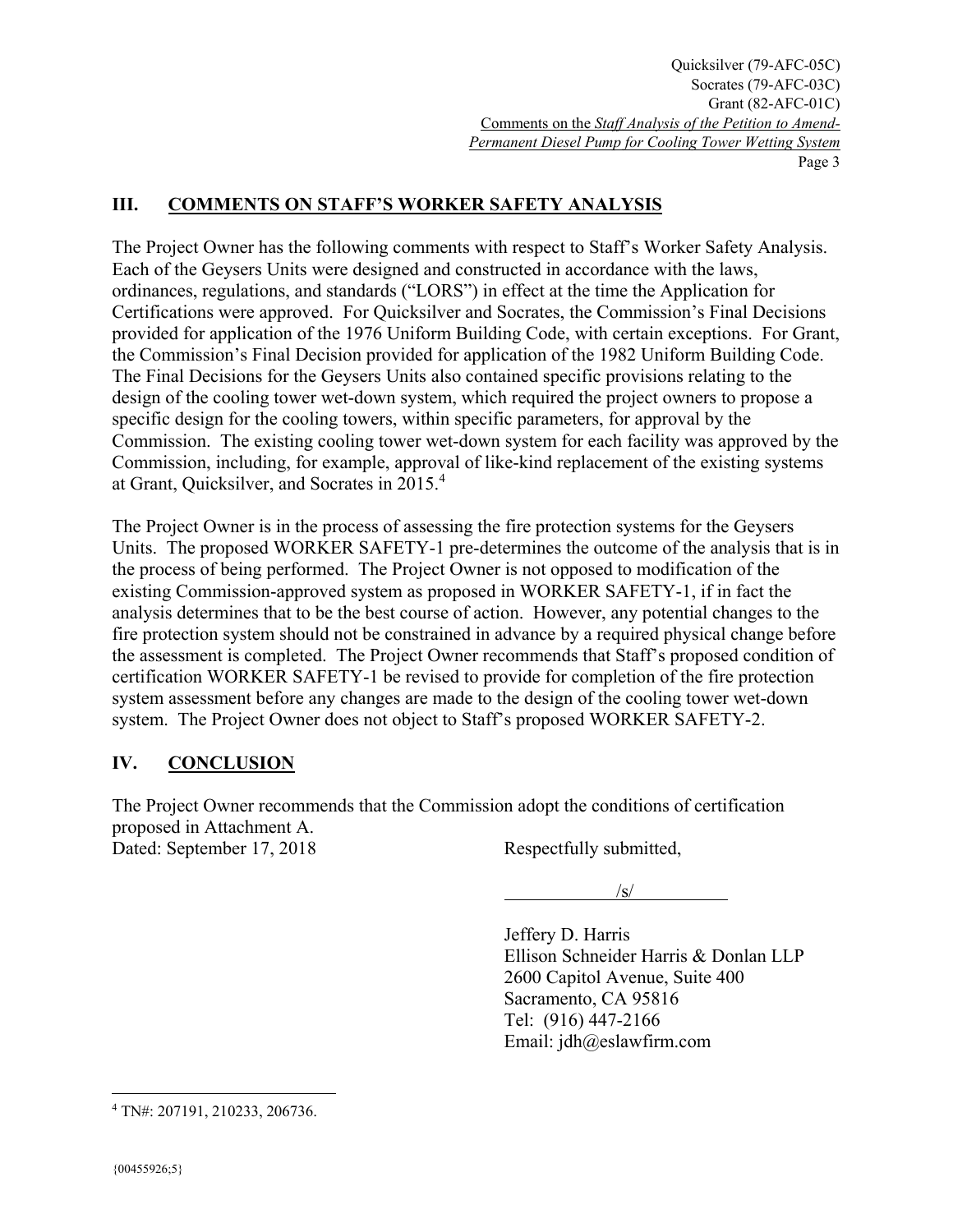# **ATTACHMENT A**

#### **Quicksilver Geothermal (PG&E Geysers 16) (79-AFC-05)**

[Note: Staff's proposed Conditions of Certification are set forth below. The Project Owner's proposed additions are shown in <u>double underlined</u> font and **highlighted**. Proposed deletions are shown in strikethrough font and highlighted.

**AQ-SC1** The project owner shall comply with the terms and conditions set forth in the project air permit(s) issued by the Lake County Air Quality Management District- (LCAQMD or District) to the facility. The project owner shall provide the compliance project manager (CPM) copies of any Lake County Air Quality Management District- (LCAQMD or District) issued project air permit for the facility. The project owner shall submit any request or application for a new project air permit or project air permit modification to the CPM.

**Verification:** The project owner shall submit any request or application for a new project air permit or project air permit modification to the CPM at the time of its submittal to the permitting agency. The project owner shall provide the CPM a copy of all newly issued air permits, including all modified air permits, to the CPM within 30 days of finalization. Copies of permit renewals where permit provisions have not changed do not need to be resubmitted to the CPM.

**AQ-SC2** The project owner shall provide the CPM with copies or summaries of the quarterly and annual compliance reports submitted to the District-or ARB. The project owner shall submit to the CPM in the required quarterly reports a summary of any notices of violation and reports, and complaints relating to the project.

**Verification:** The project owner shall provide the reports to the CPM within thetimeframes required in the conditions of certification, at the time of its submittal to the District or a later date as approved by the CPM.

**AQ-SC3** The project owner shall provide the CPM with an Annual Compliance Report demonstrating compliance with all the conditions of certification as required in the General Provisions of the Compliance Plan for the facility.

**Verification:** The project owner shall provide the Annual Compliance Report to the CPM within 45 calendar days after the end of the reporting period or a later date as approved by the CPM.

**WORKER SAFETY-1** The project owner shall evaluate the interconnection of the cooling tower wet-down system and the facility's fire protection system. If needed to safeguard the effectiveness of the facility's fire protection system,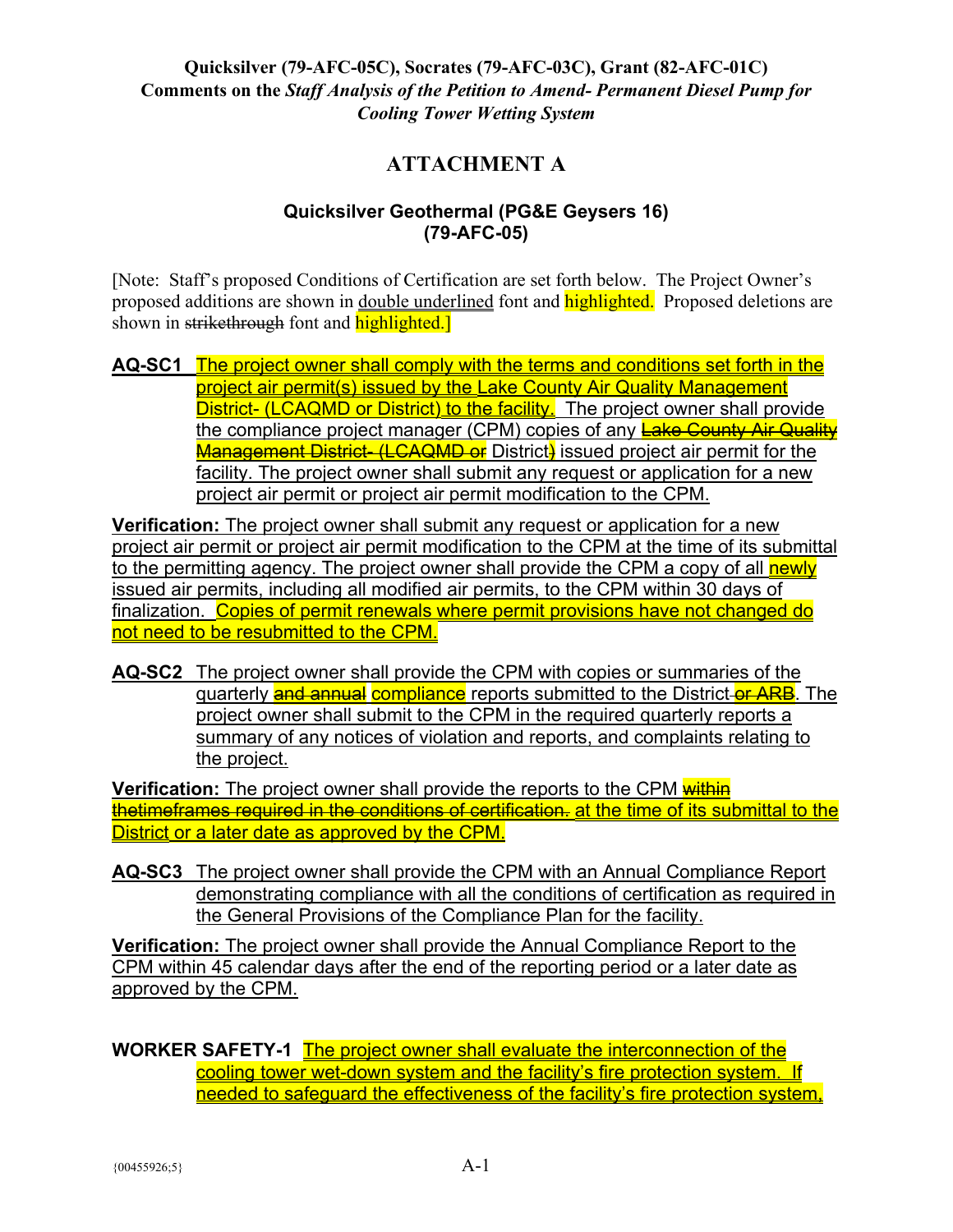# **ATTACHMENT A**

### **Quicksilver Geothermal (PG&E Geysers 16) (79-AFC-05)**

 $E$ he project owner shall physically disconnect the piping connection between the cooling tower wet-down system and the plant's fire protection system.

**Verification**: Upon completion of the project owner's evaluation of the fire protection system and cooling tower wet-down system, the project owner will notify the CPM if physical disconnection is required. If required,  $tF$  he project owner shall complete the physical disconnection of the cooling tower wet-down system from the plant's fire protection system no later than January 1, 2019 or a later date if agreed upon by the CPM. The CPM shall be notified at least 30 days prior to the current disconnection date, if the project owner wishes to seek an extension to the current disconnection date. The project owner shall submit a letter stating that the physical disconnection has occurred and provide the final DCBO approved design drawings along with photographs showing the implementation no later than 30 days after the disconnection.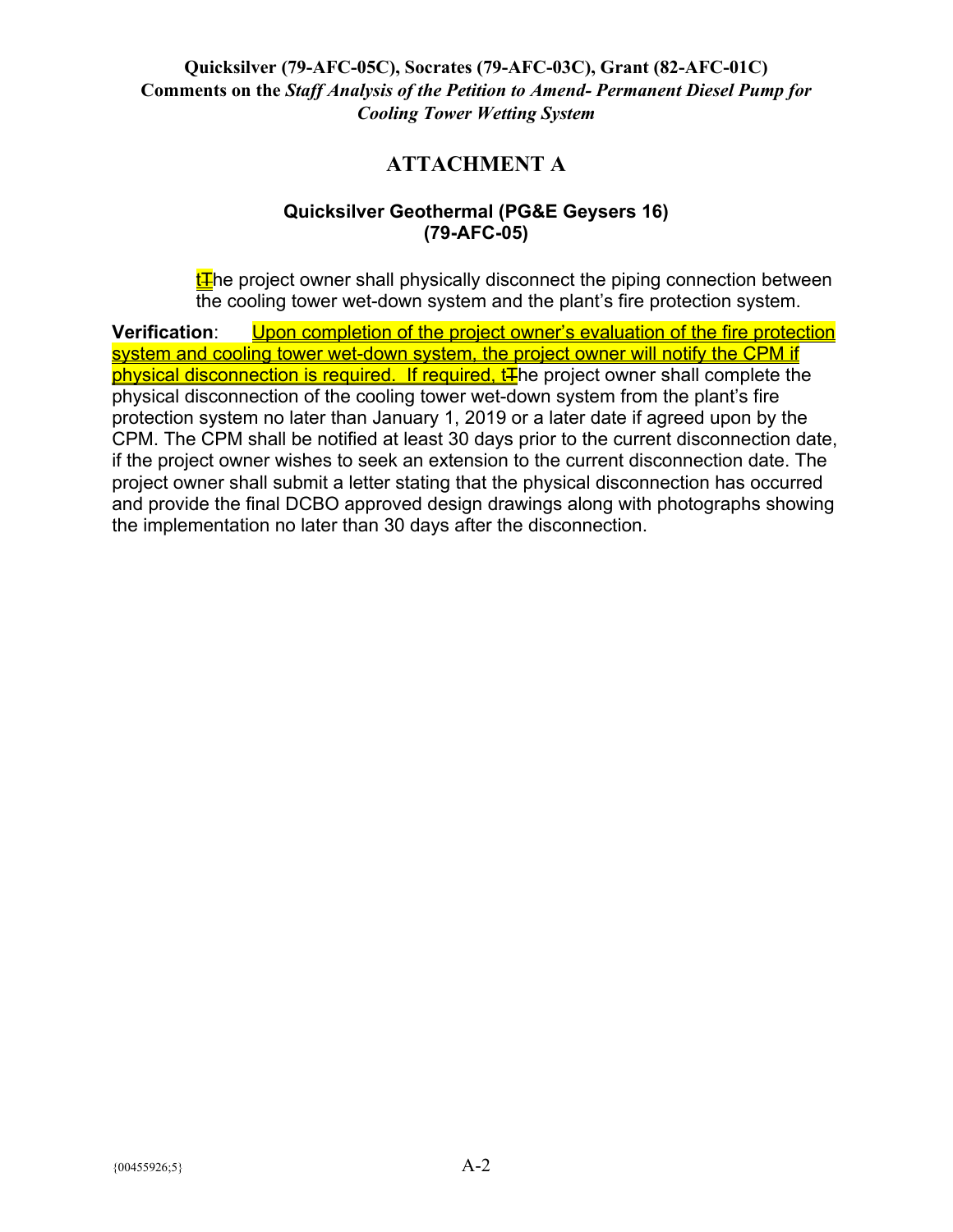# **ATTACHMENT A**

### **Socrates Geothermal (PG&E Geysers 18) (79-AFC-03C)**

[Note: Staff's proposed Conditions of Certification are set forth below. The Project Owner's proposed additions are shown in double underlined font and **highlighted**. Proposed deletions are shown in strikethrough font and highlighted.

#### **AQ-SC1** The project owner shall comply with the terms and conditions set forth in the project air permit(s) issued by the Northern Sonoma County Air Pollution Control District (NSCAPCD or District) to the facility. The project owner shall provide the compliance project manager (CPM) copies of any Northern **Sonoma County Air Pollution Control District (NSCAPCD or** District) issued project air permit for the facility. The project owner shall submit any request or application for a new project air permit or project air permit modification to the CPM.

**Verification:** The project owner shall submit any request or application for a new project air permit or project air permit modification to the CPM at the time of its submittal to the permitting agency. The project owner shall provide the CPM a copy of all newly issued air permits, including all modified air permits, to the CPM within 30 days of finalization. Copies of permit renewals where permit provisions have not changed do not need to be resubmitted to the CPM.

**AQ-SC2** The project owner shall provide the CPM with copies or summaries of the quarterly and annual compliance reports submitted to the District, U.S. EPA, or ARB. The project owner shall submit to the CPM in the required quarterly reports a summary of any notices of violation and reports, and complaints relating to the project.

**Verification:** The project owner shall provide the reports to the CPM within thetimeframes required in the conditions of certification. at the time of its submittal to the District or a later date as approved by the CPM.

**AQ-SC3** The project owner shall provide the CPM with an Annual Compliance Report demonstrating compliance with all the conditions of certification as required in the General Provisions of the Compliance Plan for the facility.

**Verification:** The project owner shall provide the Annual Compliance Report to the CPM within 45 calendar days after the end of the reporting period or a later date as approved by the CPM.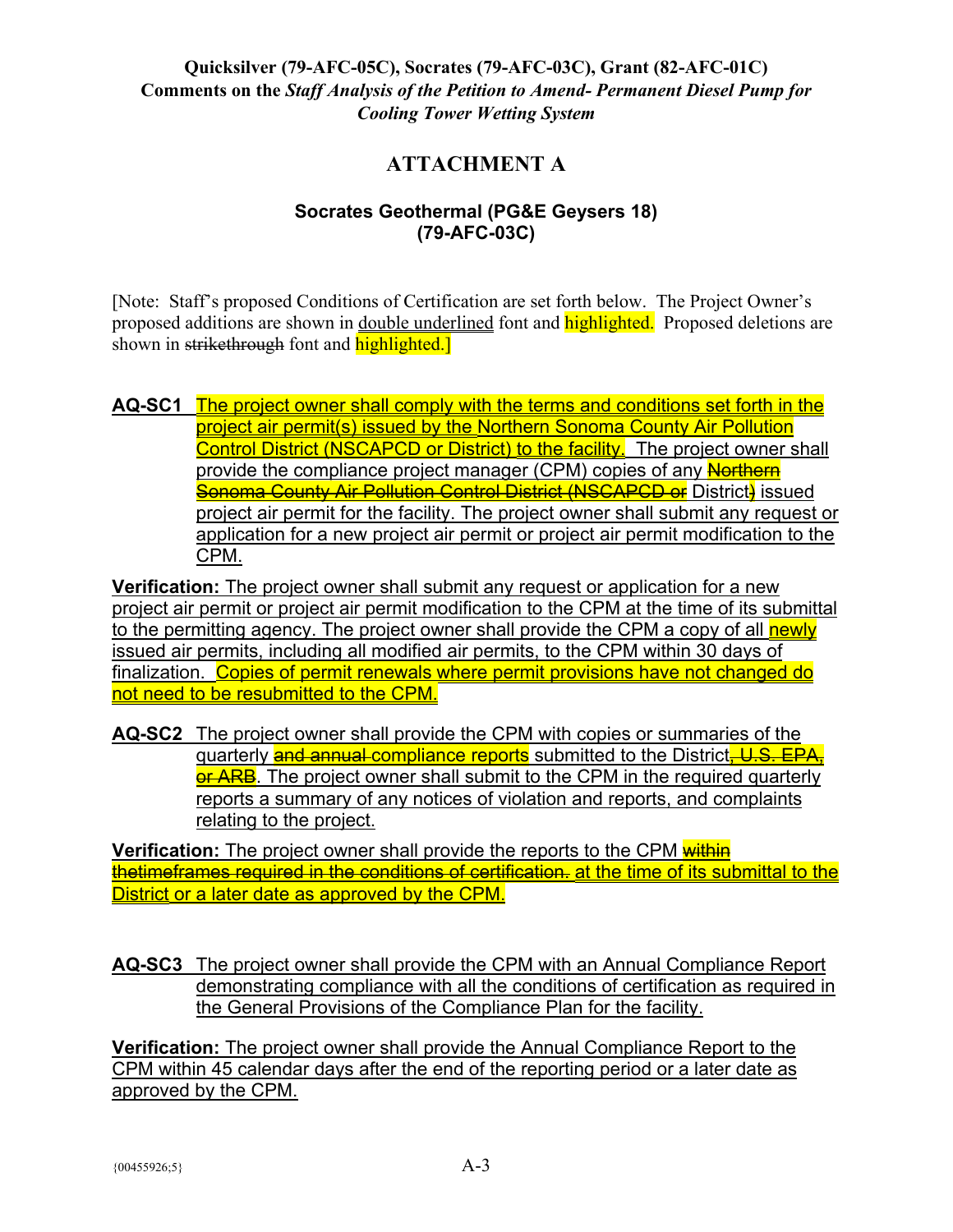# **ATTACHMENT A**

#### **Socrates Geothermal (PG&E Geysers 18) (79-AFC-03C)**

**WORKER SAFETY-1** The project owner shall evaluate the interconnection of the cooling tower wet-down system and the facility's fire protection system. If needed to safeguard the effectiveness of the facility's fire protection system,  $t$   $\overline{t}$  he project owner shall physically disconnect the piping connection between the cooling tower wet-down system and the plant's fire protection system.

**Verification**: Upon completion of the project owner's evaluation of the fire protection system and cooling tower wet-down system, the project owner will notify the CPM if physical disconnection is required. If required,  $tF$  he project owner shall complete the physical disconnection of the cooling tower wet-down system from the plant's fire protection system no later than January 1, 2019 or a later date if agreed upon by the CPM. The CPM shall be notified at least 30 days prior to the current disconnection date, if the project owner wishes to seek an extension to the current disconnection date. The project owner shall submit a letter stating that the physical disconnection has occurred and provide the final DCBO approved design drawings along with photographs showing the implementation no later than 30 days after the disconnection.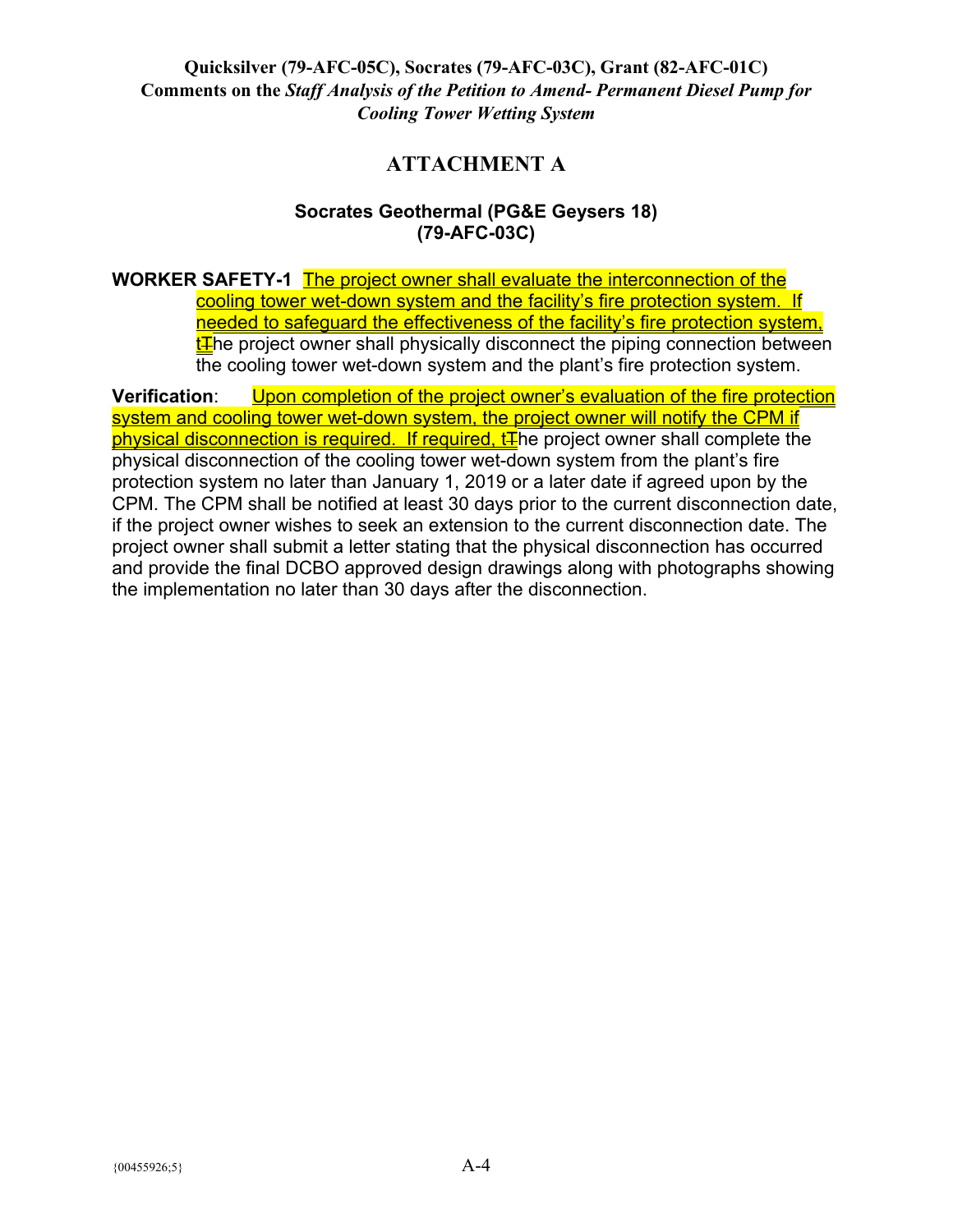# **ATTACHMENT A**

#### **Grant Geothermal (PG&E Geysers 20) (82-AFC-01C)**

[Note: Staff's proposed Conditions of Certification are set forth below. The Project Owner's proposed additions are shown in <u>double underlined</u> font and **highlighted**. Proposed deletions are shown in strikethrough font and highlighted.

**AQ-SC1** The project owner shall comply with the terms and conditions set forth in the project air permit(s) issued by the Northern Sonoma County Air Pollution Control District (NSCAPCD or District) to the facility. The project owner shall provide the compliance project manager (CPM) copies of any Northern **Sonoma County Air Pollution Control District (NSCAPCD or** District) issued project air permit for the facility. The project owner shall submit any request or application for a new project air permit or project air permit modification to the CPM.

**Verification**: The project owner shall submit any request or application for a new project air permit or project air permit modification to the CPM at the time of its submittal to the permitting agency. The project owner shall provide the CPM a copy of all newly issued air permits, including all modified air permits, to the CPM within 30 days of finalization. Copies of permit renewals where permit provisions have not changed do not need to be resubmitted to the CPM.

**AQ-SC2** The project owner shall provide the CPM with copies or summaries of the quarterly and annual compliance reports submitted to the District, U.S. EPA, or ARB. The project owner shall submit to the CPM in the required quarterly reports a summary of any notices of violation and reports, and complaints relating to the project.

**Verification:** The project owner shall provide the reports to the CPM within thetimeframes required in the conditions of certification. at the time of its submittal to the District or a later date as approved by the CPM.

**AQ-SC3** The project owner shall provide the CPM with an Annual Compliance Report demonstrating compliance with all the conditions of certification as required in the General Provisions of the Compliance Plan for the facility.

**Verification:** The project owner shall provide the Annual Compliance Report to the CPM within 45 calendar days after the end of the reporting period or a later date as approved by the CPM.